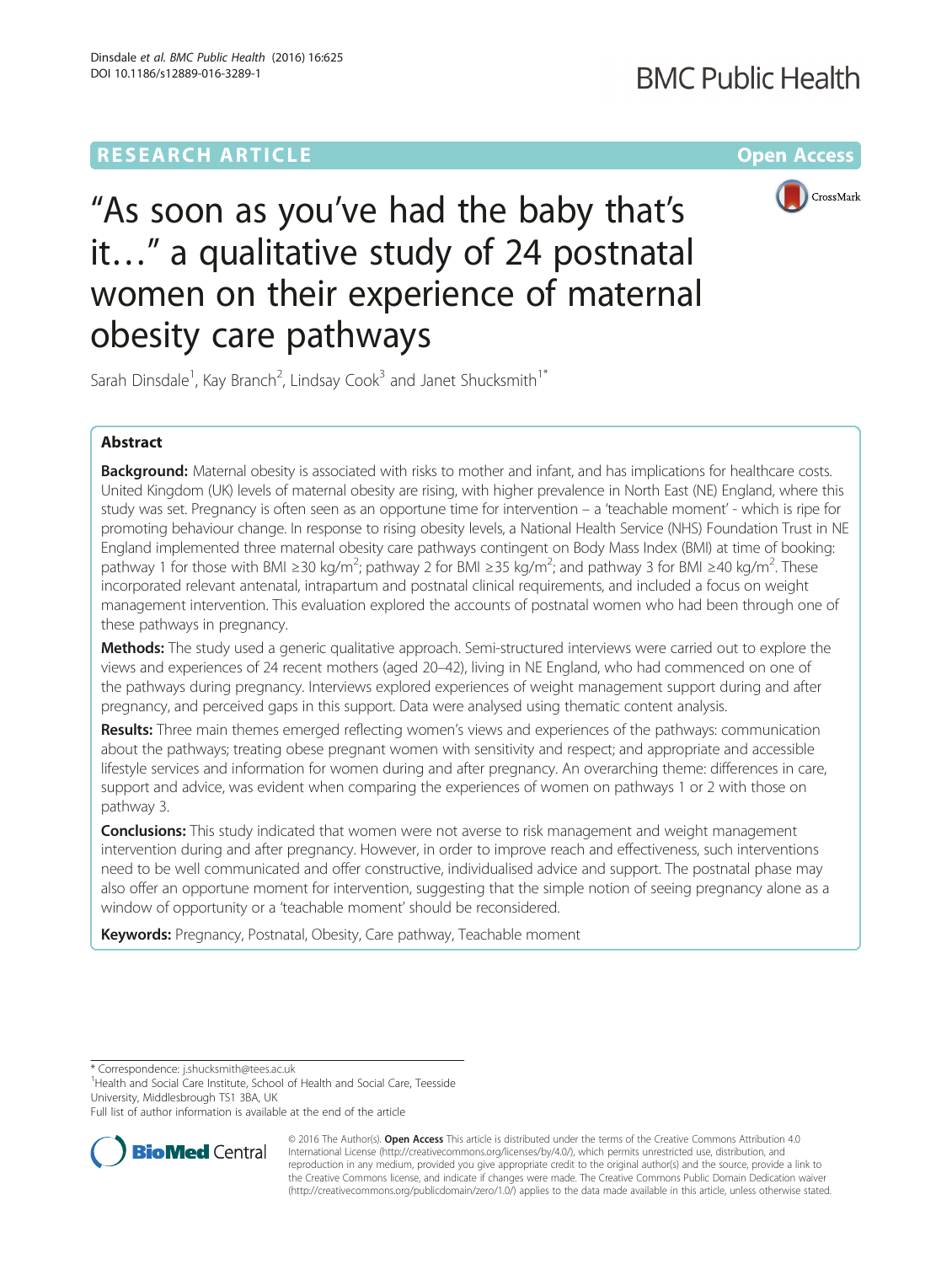# Background

The United Kingdom (UK), in common with other developed countries, is experiencing increasing rates of maternal obesity, defined as a Body Mass Index (BMI) >30 kg/m2 among women at the start of pregnancy [\[1](#page-10-0)–[3\]](#page-11-0). Predictors of maternal obesity include socio-economic deprivation, age, parity and ethnicity [\[1,](#page-10-0) [4](#page-11-0), [5\]](#page-11-0). Data from the North East (NE) of England reflect this rising trend, and indicate that the region has higher rates than the UK average [\[4, 5](#page-11-0)]. Maternal obesity is associated with various health risks to both mother and infant, including diabetes, hypertensive disorders, pre-eclampsia, pre-term delivery, late foetal loss and stillbirth [\[6](#page-11-0)–[9\]](#page-11-0) as well as having implications for healthcare resources [\[10\]](#page-11-0). The literature highlights that there is also the potential for post-pregnancy weight retention, continuing into subsequent pregnancies [\[11, 12\]](#page-11-0).

Pregnancy is increasingly perceived as a 'teachable moment' in the public health field, with the suggestion being that it is an appropriate time for weight management intervention, both because women are going through a life transition (and may be prepared to re-evaluate their habits and priorities), coupled with having frequent contact with healthcare professionals [\[12](#page-11-0)]. In line with the above, in the UK two sets of national guidance exist for weight management in pregnancy [\[13](#page-11-0), [14\]](#page-11-0) and these provide recommendations for healthcare professionals around advice, support and information for obese pregnant women. Furthermore, obesity is recognised in the Clinical Negligence Scheme for Trusts (CNST) 2013/14 Maternity Clinical Risk Management standards as a risk that Trusts must manage consistently against minimum standards [[15\]](#page-11-0).

Evidence around the effectiveness of weight management interventions in pregnancy is, however, unclear. Some have reported a lack of statistically significant effects on weight gain in pregnancy, or on pregnancy outcomes for the mother or baby [[16](#page-11-0), [17\]](#page-11-0). However others report benefits including reductions in weight gain in pregnancy, a reduced prevalence of associated co-morbidities, and improved mental health [\[18](#page-11-0)–[22](#page-11-0)].

An emerging body of literature is considering the viewpoints and experiences of obese pregnant women themselves in relation to their healthcare and weight management during pregnancy [\[16](#page-11-0), [23](#page-11-0)–[30\]](#page-11-0). Such studies provide key learning for the design and implementation of interventions. For example qualitative syntheses [\[16, 26](#page-11-0)] have reported women receiving limited, inconsistent or confusing advice in relation to weight management leading to concerns around the risks of changing diet or activity levels in pregnancy, and indicating a need for interventions to consider women as individuals, recognising their own social context, pre-pregnancy behaviours and attitudes. Within NE England, Heslehurst et al. [\[27\]](#page-11-0) considered women's experiences in relation to an antenatal weight

management programme. Qualitative interviews highlighted the complexities of women's relationships with their weight, and their priorities in pregnancy, including the baby's health, appropriate nutrition, and limited weight gain. These priorities could be used to motivate women to engage with weight management services antenatally. Through exploring the experiences of pregnant women and recent mothers, other research has also highlighted the fact that the postnatal phase may be an opportunity for women to make changes to their lifestyle, whilst noting that more understanding into this period is required [\[29, 30\]](#page-11-0).

Within a National Health Service (NHS) Foundation Trust in NE England, three care pathways were developed for the management of maternal obesity. These pathways, based on published national guidelines and research evidence, and the expertise of a multi-disciplinary steering group, were as follows: pathway 1 for women with a booking BMI ≥30; pathway 2 for women with a booking BMI ≥35; and pathway 3 for women with a booking BMI ≥40. These pathways were set up with the aim of providing the appropriate level of antenatal intervention to manage risks associated with obesity in pregnancy, as well as reducing known barriers to healthcare professionals' management of maternal obesity [\[31\]](#page-11-0). The pathways were provided alongside a written maternal obesity guideline, and acted as a tick list for healthcare professionals incorporating antenatal, intrapartum, and postnatal clinical requirements relevant to the booking BMI, as well as an opportunity for weight management intervention. A full copy of the pathways for each BMI category is provided (see Additional file [1\)](#page-10-0). Women on pathways 1 and 2 received relevant checks (e.g. an oral glucose tolerance test) and lifestyle support and advice (e.g. information on healthy diet and physical activity) via routine antenatal care. For women with a BMI ≥40 there a specific service, the 'healthy lifestyles clinic' was provided, which involved a consultation with a Midwife Consultant, followed by a dietitian appointment; women were also offered 2 extra scans. Women were invited to attend up to four healthy lifestyle clinics throughout pregnancy. Postnatally, women on all three pathways should be signposted to general weight management or lifestyle services in their local community.

The early implementation of these pathways has been evaluated via a mixed methods study [[31\]](#page-11-0), in which. Pregnant women highlighted positivity about the pathways when they were not seen as a tick box process, although women with a BMI <40 that weight management support and advice was lacking. This earlier study also highlighted that pregnant women and healthcare professionals felt that postnatal support was important; however audit data indicated this was currently lacking.

This current study evaluated the pathways at a later point in time, with a different sample of women.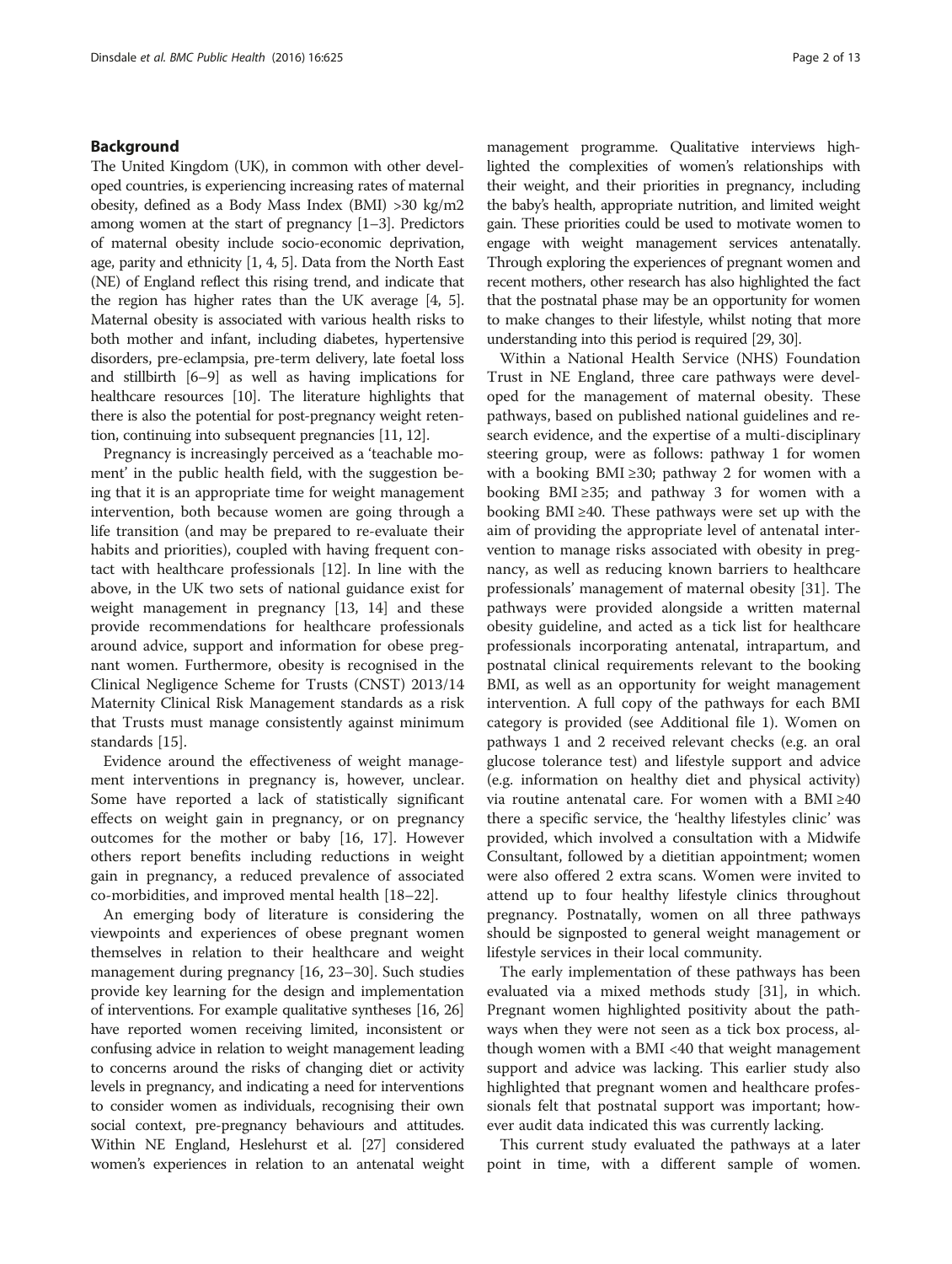Importantly it involved women who had been through the pathways in their entirety and were then in a postnatal phase. This adds further insight into what support women received both in pregnancy and postnatally, the importance women placed on this support, and what they felt would be of value. Furthermore a solely qualitative study of this nature allowed for the exploration of in-depth views and accounts of the women recruited to this study, regarding their experiences of the pathways. As pathways 1 and 2 differed from pathway 3 in terms of the level of support provided these in-depth accounts also allowed for consideration of women's experiences in relation to their own weight status and subsequent BMI pathways.

# Methods

This study aimed to explore and gain understanding of recent mother's general views and experiences of the maternal obesity care pathways. Due to known differences between the pathways the study also aimed to consider differences in opinion between women on pathways 1 or 2 and pathway 3 where evident.

The overall research question was broad and exploratory: 'what were women's views and experiences of the maternal obesity pathways'?

Specific research questions were:

- What did women think of the services and support provided antenatally as part of the pathways? What worked well or not so well? Were there any gaps in this support?
- What did women think of the services and support provided in the postnatal period as part of the pathways? What worked well or not so well? Were there any gaps in this support?
- What did women perceive to be the barriers and facilitators to accessing services and support provided antentally/postnatally?
- Did women implement any lifestyle changes during pregnancy and/or after pregnancy as a result of the pathways?
- Were there any differences in the views of women on pathways 1 or 2 and 3?

# Research team

The research team came from a range of academic and clinical disciplinary backgrounds including; psychology, sociology, public health, nutrition, and midwifery.

# Design

This was a commissioned evaluation and therefore used a generic qualitative design, also referred to as 'qualitative description'. This inductive approach, is used for more pragmatic research, such as answering policy and practice

questions. It is not aligned to, or guided by an established approach or set of philosophical assumptions, instead aiming to understand events and the meanings individuals give to them and convey these to the reader [\[32](#page-11-0)–[34](#page-11-0)].

### Sampling and recruitment of participants

A stratified random sampling strategy was used. The Midwife Consultant at the Trust acted as gatekeeper, having access to a database detailing all women who had a booking BMI of  $\geq$  30 kg/m2 and who had commenced on one of the three pathways. Women who had given birth 3–9 months prior to this evaluation's sampling strategy being developed (Jan 2013) were initially invited to take part. A sample size of approximately 30 women was aimed for; therefore invitations were sent to 120 women to account for potential low recruitment rates. The research team randomly selected 120 cases from an anonymised version of this database: 60 cases from pathways 1 and 2 (because of similarities in these two pathways); and 60 cases from pathway 3. Women who had experienced adverse pregnancy outcomes (miscarriage, late fetal loss or stillbirth), women under 16 years of age at the time of booking, and women who could not speak or read English were excluded from recruitment.

Postal information and pre-paid reply slips were sent out on behalf of the research team in April 2013. On reply slips women were asked to provide their postcode, age, whether this was their first baby, and their contact details. Postal information was the same for pathways 1, 2, and 3; however reply slips were printed on different colours to enable identification of the pathway followed on response. In total 13 women responded from the initial 120 invitations and 11 went on to take part (9 % recruitment rate). Reminders were sent out to nonresponders  $(n = 107)$  in May 2013. 7 further women responded and took part (raising the recruitment rate to 15 % for the first round).

A second round of postal recruitment was commenced in June 2013. A further 60 women with a with a BMI  $\geq$ 30/35 from the original dataset were randomly selected. Alongside this, 51 women with a BMI ≥40 were selected from a dataset covering a more recent delivery period (given birth 3–7 months prior to the second round of sampling and recruitment) due to limited numbers in the original data set. In total 11 women responded to the second round of recruitment and 6 went on to take part (5.4 % recruitment rate). The women who showed interest but did not participate in the study either stated a lack of time to participate, or were uncontactable despite several attempts.

In total 24 women took part in the evaluation (11 with a BMI ≥30/35, and 13 with a BMI ≥40). Participant ages ranged from 20–42, with the majority aged between 30–34. For seven women this was their first baby; the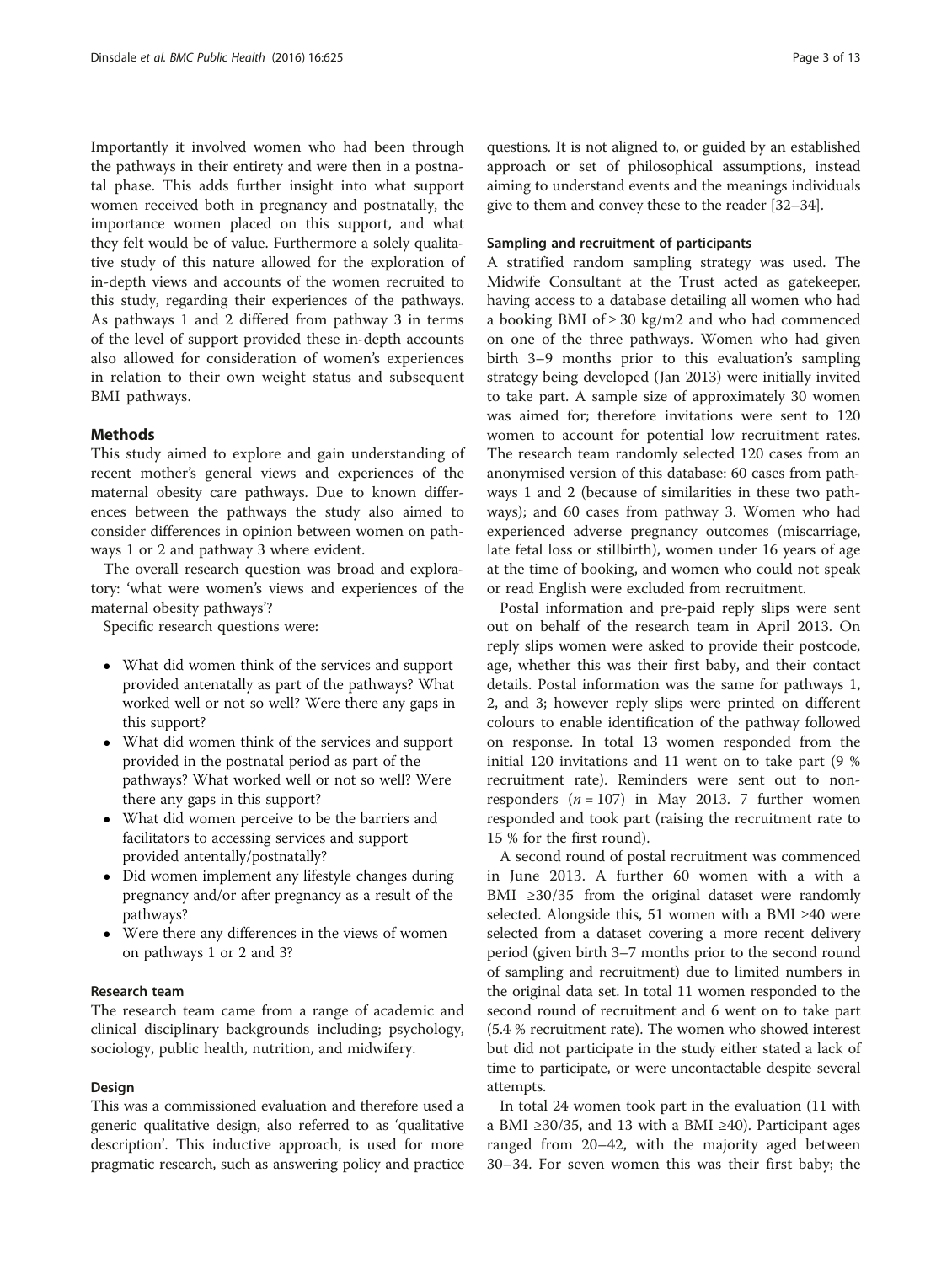remainder  $(n = 17)$  had more than one child. Postcode information provided by the participants enabled the research team to assign individuals to a corresponding Index of Multiple Deprivation (IMD) national deprivation quin-tile [\[35\]](#page-11-0). The majority of participants  $(n = 18)$  resided in areas with a national deprivation quintile of 1 or 2 (with quintile 1 being the most deprived). See Table 1.

# Data collection

Semi structured one to one interviews were carried out between April and August 2013, in the women's' chosen environment (women's homes  $n = 20$ ; via telephone  $n = 4$ ). Written consent was obtained from all participants before being interviewed. The majority of women interviewed at home had their baby/children present ( $n = 15$ ), six also had a partner/friend/ family member(s) present.

All data collection was carried out by the same female researcher (SD), who was educated to Master of Science (MSc) level, and experienced in qualitative research, including in the field of maternal obesity. Prior to each interview the researcher made contact with participants to introduce herself and the research and answer any questions. Participants were informed that the researcher worked for a University, and was not from a clinical background or linked to the maternity services they had accessed. They were informed that the interviews were part of a commissioned evaluation to understand the experiences of women in relation to the care and support they had received in relation to their weight, during and after pregnancy.

Interview schedules were designed to explore women's views and experiences in relation to the pathways. Topics included: BMI/ weight measurements, obesity communication, being on the care pathways and lifestyle support and advice received during pregnancy, engagement with any services offered, and the postnatal period. Interview topics, developed in consultation with the wider team, were broad to enable women's discussion of personal salient issues. The first two interviews served as a pilot, and further themes for exploration were

Table 1 Participant characteristics

| Participant    | <b>BMI</b> group | Pathway | Age | Parity             | National deprivation quintile calculated<br>using Indices of Multiple Deprivation (IMD)<br>2010 data [35]<br>(Quintile 1 [Q1] = most deprived) |
|----------------|------------------|---------|-----|--------------------|------------------------------------------------------------------------------------------------------------------------------------------------|
| Participant 1  | $\geq$ 30/35     | 1/2     | 30  | Multiparous        | Q2                                                                                                                                             |
| Participant 2  | $\geq$ 30/35     | 1/2     | 34  | Primiparous        | Q2                                                                                                                                             |
| Participant 3  | $\geq$ 30/35     | 1/2     | 29  | Multiparous        | Q2                                                                                                                                             |
| Participant 4  | $\geq$ 30/35     | 1/2     | 30  | Primiparous        | Q2                                                                                                                                             |
| Participant 5  | $\geq$ 30/35     | 1/2     | 28  | Primiparous        | Q2                                                                                                                                             |
| Participant 6  | $\geq$ 30/35     | 1/2     | 39  | Multiparous        | Q1                                                                                                                                             |
| Participant 7  | $\geq$ 30/35     | 1/2     | 34  | Multiparous        | Q <sub>5</sub>                                                                                                                                 |
| Participant 8  | $\geq$ 30/35     | 1/2     | 36  | Multiparous        | Q1                                                                                                                                             |
| Participant 9  | $\geq$ 30/35     | 1/2     | 32  | Primiparous        | Q1                                                                                                                                             |
| Participant 10 | $\geq$ 30/35     | 1/2     | 38  | Multiparous        | Q <sub>5</sub>                                                                                                                                 |
| Participant 11 | $\geq$ 30/35     | 1/2     | 32  | Multiparous        | Q1                                                                                                                                             |
| Participant 12 | $\geq$ 40        | 3       | 20  | Primiparous        | Q1                                                                                                                                             |
| Participant 13 | $\geq 40$        | 3       | 24  | Primiparous        | Q1                                                                                                                                             |
| Participant 14 | $\geq$ 40        | 3       | 34  | Primiparous        | Q2                                                                                                                                             |
| Participant 15 | $\geq 40$        | 3       | 27  | Multiparous        | Q2                                                                                                                                             |
| Participant 16 | $\geq$ 40        | 3       | 28  | Multiparous        | Q1                                                                                                                                             |
| Participant 17 | $\geq 40$        | 3       | 35  | Multiparous        | Q <sub>2</sub>                                                                                                                                 |
| Participant 18 | $\geq 40$        | 3       | 29  | Multiparous        | Q <sub>3</sub>                                                                                                                                 |
| Participant 19 | $\geq 40$        | 3       | 42  | Multiparous        | Q3                                                                                                                                             |
| Participant 20 | $\geq 40$        | 3       | 34  | Multiparous        | Q1                                                                                                                                             |
| Participant 21 | $\geq 40$        | 3       | 35  | Multiparous        | Q2                                                                                                                                             |
| Participant 22 | $\geq 40$        | 3       | 34  | Grande-Multiparous | Q1                                                                                                                                             |
| Participant 23 | $\geq$ 40        | 3       | 33  | Multiparous        | $\mathbb{Q}4$                                                                                                                                  |
| Participant 24 | $\geq 40$        | 3       | 33  | Multiparous        | $\mathbb{Q}4$                                                                                                                                  |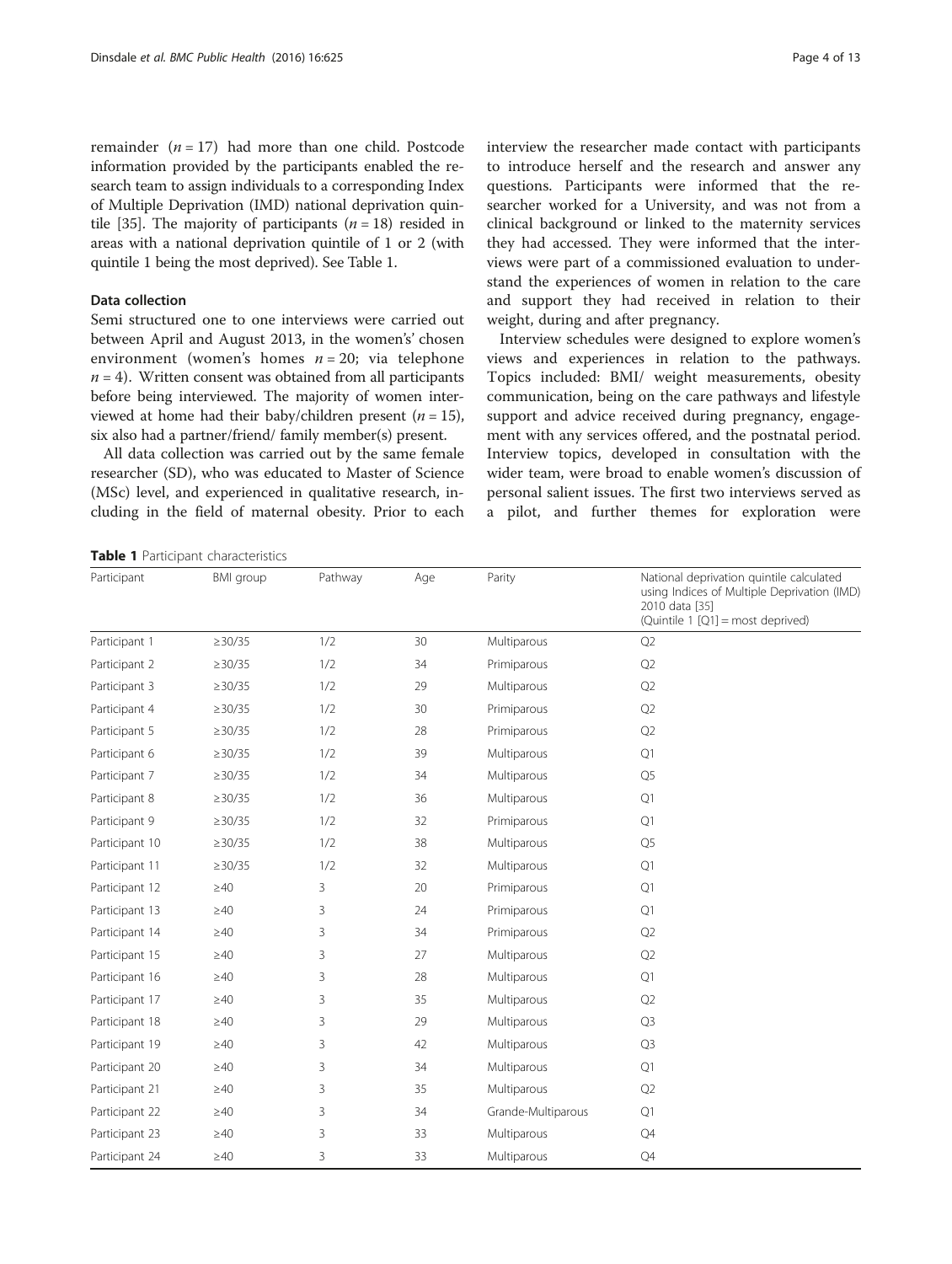developed iteratively as they became apparent. Recruitment to the study ceased once data saturation was agreed between the research team. Interviews ranged in length between 26 and 91 min.

### Data analysis

All interviews were digitally recorded with the consent of participants, anonymised and fully transcribed. Field notes were also made for each of the interviews. In two cases notes were taken as the participant did not wish to be recorded. Interview data were analysed using Thematic Content Analysis [[36](#page-11-0)], using QSR NVIVO software. One researcher (SD) led on this phase, involving open coding of all transcripts and supporting field notes, and the development of themes and subthemes. Analysis was on-going throughout data collection, allowing consideration of new interview themes and recognition of data saturation, which was agreed when no new findings were coming out of the research. Regular team discussions enabled discrepancies, emerging themes, data saturation and final themes to be discussed and agreed, acting as a verification strategy and ultimately strengthening the rigour of findings.

Three themes were identified to describe women's views and experiences of the pathways. These themes aimed to provide a rich description of the data, identifying key issues for women due to the broad exploratory nature of the overall research question [[37](#page-11-0)], and encompass findings in relation to the specific research questions presented in the methods section. These were: 'Communication about the pathways', 'Treating obese pregnant women with sensitivity and respect', and 'Appropriate and accessible lifestyle services, and information for women'. The subthemes that these overarching themes encompass are detailed in Table 2. Throughout all themes a clear difference in the level of care, support and advice given to

### Table 2 Themes and subthemes

| Overarching theme: 'Differences in care, support and advice across pathways'     |                                                                                                                                                                                                                                                  |  |  |  |
|----------------------------------------------------------------------------------|--------------------------------------------------------------------------------------------------------------------------------------------------------------------------------------------------------------------------------------------------|--|--|--|
| Themes                                                                           | Sub-themes                                                                                                                                                                                                                                       |  |  |  |
| 'Communication about the<br>pathways'                                            | • Awareness and understanding<br>• Clinical aspects of the pathway<br>(including risk communication)                                                                                                                                             |  |  |  |
| Treating obese pregnant women<br>with sensitivity and respect'                   | • Women's views on the approach<br>used by Healthcare Professionals<br>• Recognition of the individual                                                                                                                                           |  |  |  |
| 'Appropriate and accessible<br>lifestyle services, and information<br>for women' | • Engagement with the Healthy<br>Lifestyle Clinic<br>• Weight management aspects of the<br>pathways and subsequent lifestyle<br>changes<br>• Postnatal diet and lifestyle advice<br>received<br>· Sustained lifestyle changes after<br>pregnancy |  |  |  |

women on pathway 3 in comparison to pathways 1 and 2 was apparent, and is presented as an overarching theme.

## Results

The following themes were generated to describe women's views and experiences in relation to the pathways, in particular addressing what worked well or not so well with regards to the services and support (received both antenatally and postnatally), barriers and facilitators to accessing support, perceived gaps in support and changes implemented as a result of the pathways. It became clear throughout all data that there was a clear difference in the level of support and advice given to women on pathway 3 in comparison to pathways 1 and 2, and this is echoed within each of the themes.

### Communication about the pathways

Clear differences were evident between the perceptions of women on pathway 3, and those on pathways 1 and 2 in terms of the level of communication about the pathway and its implications for their pregnancy. Their understanding and awareness of the fact that they were receiving some kind of intervention also differed. Women on pathway 3 described being very clearly aware that they were on the pathway, through seeing a copy of this in their hand-held notes or recalling discussions around this throughout their pregnancy. Most were aware that the 'clinical checks' they received throughout pregnancy were often because of their BMI, and for the safety of themselves and the baby as they were at a 'higher risk'.

"They explained that I was on the pathway for extra monitoring, because of a raised BMI, just obviously some of the risks to do with larger babies or whatever, extra monitoring to check for diabetes and things. (Participant 24, Pathway 3)

Conversely, almost all women on pathways 1 and 2 described being unaware that they were on a pathway at all, and those that did know often demonstrated confusion about what this meant. Most of these women felt that the pathways had not been sufficiently explained, and when the topic of pathways was raised this was brief, and only at the beginning of pregnancy. Most of these women wanted a better explanation to keep them informed, to act as an incentive to being healthy, or because they felt this would be good practice. For some, being offered clinical checks was the only way of identifying that they were on a pathway, as this may have differed from the service they had received in previous pregnancies. However, some did not associate clinical checks with their BMI and questioned if they were routine for everyone.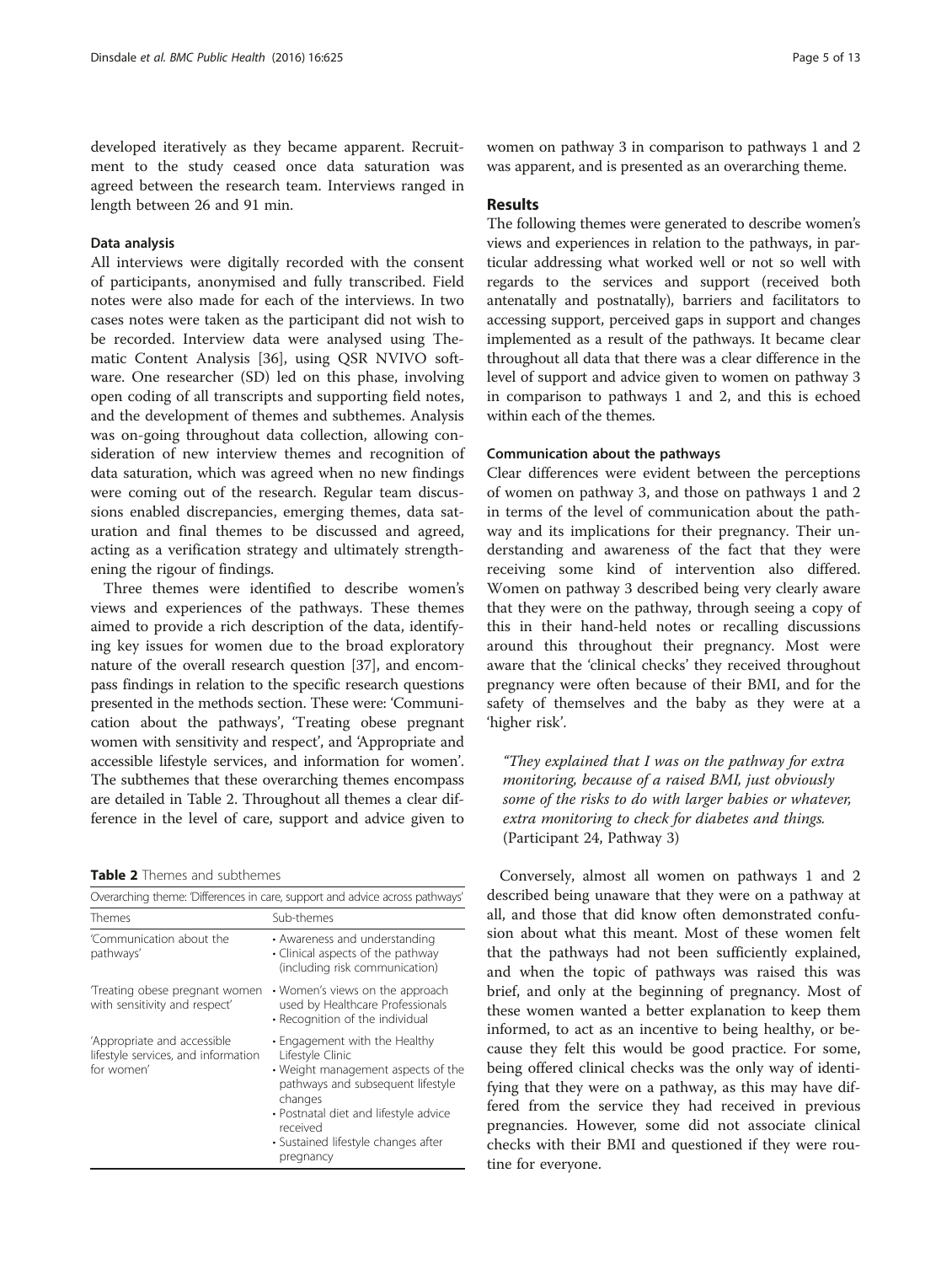"Let people know that they are on a pathway, and just give like a bit more detail about the pathway, what it means for the rest of your pregnancy. I mean I know midwives are restricted, with the time they've got as well…but I think that would be more useful." (Participant 1, Pathway 1/2)

Risk communication features on the pathways; and women on pathway 3 often recalled risks being carefully explained. Those on pathways 1 or 2 generally were not aware of specific risks due to their BMI, due to a lack of explanation, or discussion of risks only occurring when a complication arose. Women perceived how other issues (e.g. breastfeeding) were given priority. In the absence of an explanation women described finding out about risks from friend's experiences or via the internet. Women perceived being told about risks positively, preferring healthcare professionals to be honest and upfront, and also wanting constructive advice about how to minimise these risks.

# Treating obese pregnant women with sensitivity and respect

Some women recalled concern about being judged in relation to their weight, due to previous personal experiences or friends' experiences. However, women on pathway 3 were very positive about the approach used by healthcare professionals to discuss the issue.

"My friend, she's slightly overweight and when she went (to her antenatal appointments) they were saying to her you need to do this, you need to do that, you're too big…So I was quite nervous for a couple of weeks leading up…but as soon as I (got there) she (midwife) was lovely, they were very positive, there was never a bad word said about it… I felt like it wasn't just me, a lot of people were the same, it wasn't my fault and they were giving me ways to solve it, which was good." (Participant 12, Pathway 3)

There were a few instances where women with a BMI over 40 recalled being made to feel 'naughty', 'embarrassed' or 'ashamed' because of their weight, due to healthcare professionals being 'blunt' or insensitive, or women perceiving that weight was discussed too much.

"Just stop going on about it quite as much as they do. Say it once or twice, but constantly being severely obese and BMI, BMI, BMI - it's kind of drummed into your head all the time." (Participant 15, Pathway 3)

There were some women on pathways 1 or 2 who felt their weight had been 'skimmed over', or written in notes but never discussed, due to the midwife's fear of

offending, or limited midwife time. Some women discussed how talking about weight was important.

"On one of my scans it said 'difficult viewing because of obesity' …but no one ever mentioned it. I read it and I was like, oh God! But I was pleased that no one actually said it. But I suppose they shouldn't skirt around it… (they should) be more supportive, and bring it up. I think they are too polite almost; they daren't say it." (Participant 11, Pathway 1/2)

Women discussed the words used by healthcare professionals when talking about weight. BMI was the term most often used, and most preferred as it was 'less frightening' and 'non-judgemental'. Most said they understood what this meant through engagement with commercial slimming clubs, or the media. However some did express a lack of personal understanding, or felt that others would not understand it.

"(BMI is) nice and diplomatic I think. For me it's a measurement; it's a medical thing, nobody is saying you're fat…I was happy that they used that because I thought that that keeps everyone the same … I understand what it means…but there might be people out there who don't really understand what that means. As long as that's explained to them I suppose..." (Participant 2, Pathway 1/2)

Some women described how the terms 'obese', 'clinically obese' or 'morbidly obese' had been used during their pregnancies, and perceived these words negatively, especially when used among first time mothers at their booking appointment. Some described how weight was a sensitive issue anyway and they were likely to be feeling more vulnerable and emotional during pregnancy.

"I said to my husband 'I'm obese', and he went, 'no you're not'. I went, 'well, that's what I'm classed as'… I think she could have said, 'Your BMI is high; we'll just keep an eye on it.' I just think that the word itself is an awful word to use…I think they could find a different word, majorly overweight or something like that, just so it sounds a bit friendlier…I think it makes people feel fat and horrible."(Participant 5, Pathway 1/2)

Often women recalled a personal history of struggling with their weight. When discussing their own weight women often used self-deprecating humour, put themselves or their level of control down, and adopted terms such as 'huge', 'big', 'fat', 'massive', 'wobbling', 'fatty', or 'podgy', or 'I used to be beautiful'. Some women traced increasing weight gain back to previous pregnancies, or certain difficult periods in their life. Some described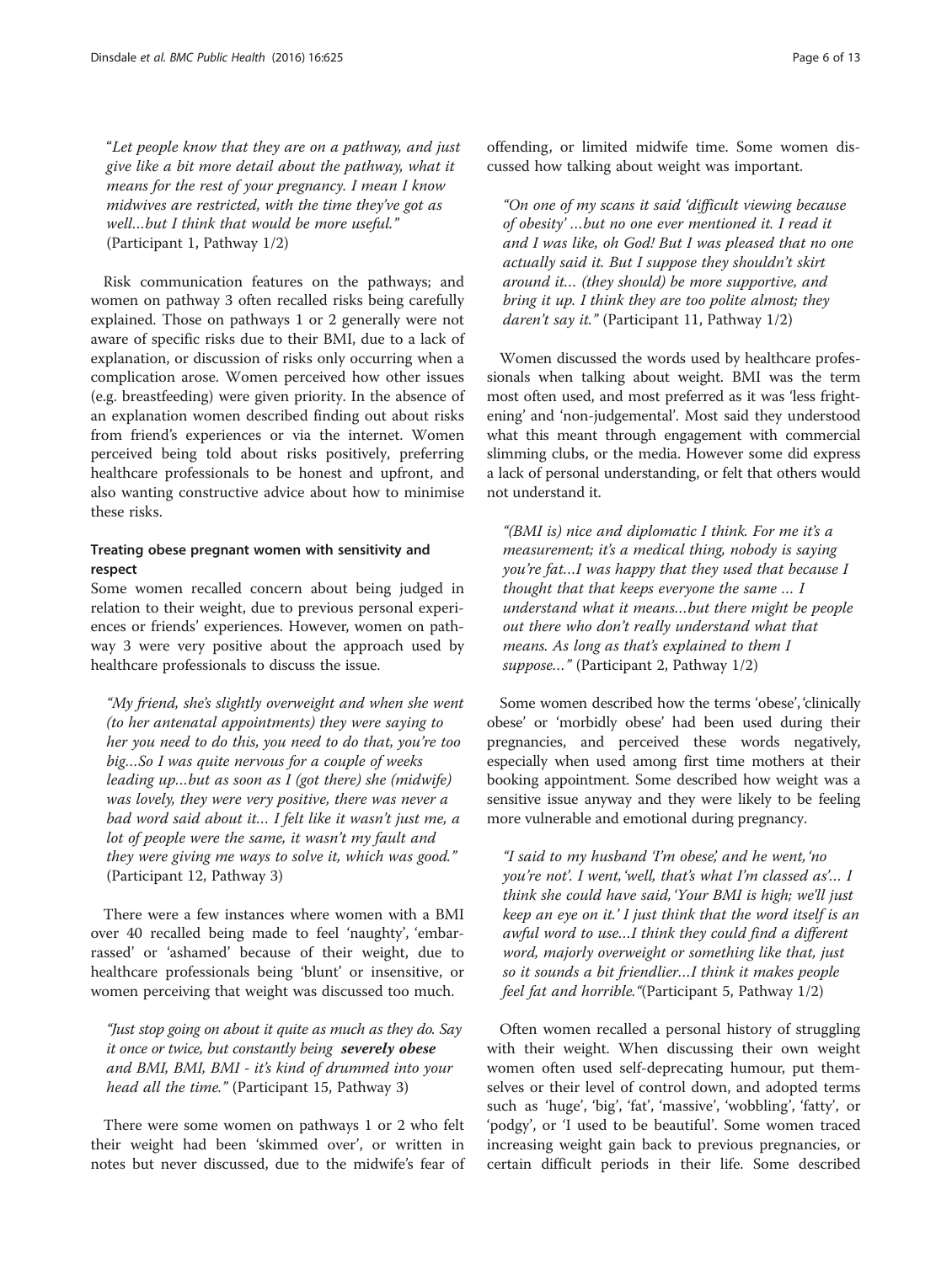how, within society, or among healthcare professionals there was perceived stigma and assumptions in relation to obesity, and expressed concern about being judged because of their weight or being on the pathways. Among these women, some described how they were essentially an individual, and that varying degrees of obesity, varying knowledge levels, and their complex histories around weight should consistently be acknowledged by healthcare professionals, rather than simply using their obesity as an 'essentialising' stigma [[38\]](#page-11-0).

"I've come home and I've thought, that's not fair, you're assuming just because I'm overweight. My overweightness is because of a bad patch in my life. I'd put on a massive amount of weight and I found it really hard to get it back off. It's not that it continues. But people assume that because you're big that it's because of what you're eating now. It's not necessarily because I'm putting weight on, I'm staying the same. I'm just not losing it…Trying to get to the bottom of that would be helpful, finding out why people eat as much as they eat, or why they eat the bad things they eat, because you never get support to help yourself with that sort of side, like the mental psychological side." (Participant 23, Pathway 3)

# Appropriate and accessible lifestyle services, and information for women

The majority of women on pathway 3 had attended all or some of the healthy lifestyle clinic appointments  $(n = 9)$ . Lack of engagement or partial engagement was due to women being exempt from the service due to comorbidities, not being offered the service, being unable to attend the appointments due to a timing issue, missing appointments due to an early birth, an unknown pregnancy, or delays in the referral. Women who had attended the healthy lifestyle clinic often perceived this service positively, and found the extra level of care reassuring. The few negative perceptions related to practical issues such as the timing of appointments, or the availability of dietetics support.

Most women on pathway 3 who had attended the healthy lifestyles clinic viewed advice on diet and activity as useful, especially when it was tailored to them and their personal challenges. Some changes to lifestyle during pregnancy were evident among these women through making 'healthy swaps', eating regular meals, and limited weight gain. Some of these women wanted additional tips and recipes for healthy eating alongside their family. Among these women the activity advice received had largely focused around walking or aqua-natal exercise. Most wanted more information about available activity services, or for there to be specific services for expectant mothers.

"When I spoke to the dietitian she gave me like a plan of ways to substitute things that I would normally eat and have something else instead…like brand stuff that you can swap for less calories in, which was good to know." (Participant 12, Pathway 3)

Among women who had not attended the clinic, or were on pathways 1 or 2, dietary advice was often not provided, focusing solely around foods to avoid in pregnancy. When advice was provided it was perceived as 'limited' or 'generic', or, at times, conflicting, with women recalling being told 'don't eat for two', 'eat your five a day' or being given written resources to replace a verbal explanation. Similarly physical activity information was minimal, and only provided when women sought this themselves. Minimal lifestyle changes were recalled among this group. Fears about the safety of the baby were viewed as a major barrier to participating in physical activity in pregnancy, particularly among primparous women. Some described giving regular exercise up upon becoming pregnant, and 'wrapping themselves in cotton wool'. Some women questioned whether midwives had time to provide information on diet and activity, felt they assumed women understood a healthy lifestyle, or prioritised other issues (e.g. breast feeding).

"I did try water aerobics once, but I had to look for it myself, and I didn't know how much pressure you can put on. Obviously that was my first [baby]… I didn't know what was safe to be doing…so in the end I think I didn't bother." (Participant 10, Pathway 1/2)

These women described wanting information about safe activity in pregnancy, diet plans for them and their family, portion sizes, the amount of extra calories needed, or support to deal with personal food challenges, (e.g. binge eating). They felt that women's understanding of a healthy lifestyle should be assessed and information tailored as a consequence. Women felt information could come from the midwife, a dietitian, or a service specifically designed for pregnant mums that would allow people to address diet and activity in a peer group setting, to share experiences and advice together.

"I think even if they did a sort of class for early pregnancy, so you knew what was coming, what you've got to look forward to, how you can help yourself… You're all together, often asking the same questions anyway." (Participant 4, Pathway 1/2)

When asked about making changes, women across the pathways described how during pregnancy their bodies would dictate to them, to some extent, the diet and lifestyle they could follow. Some perceived that they could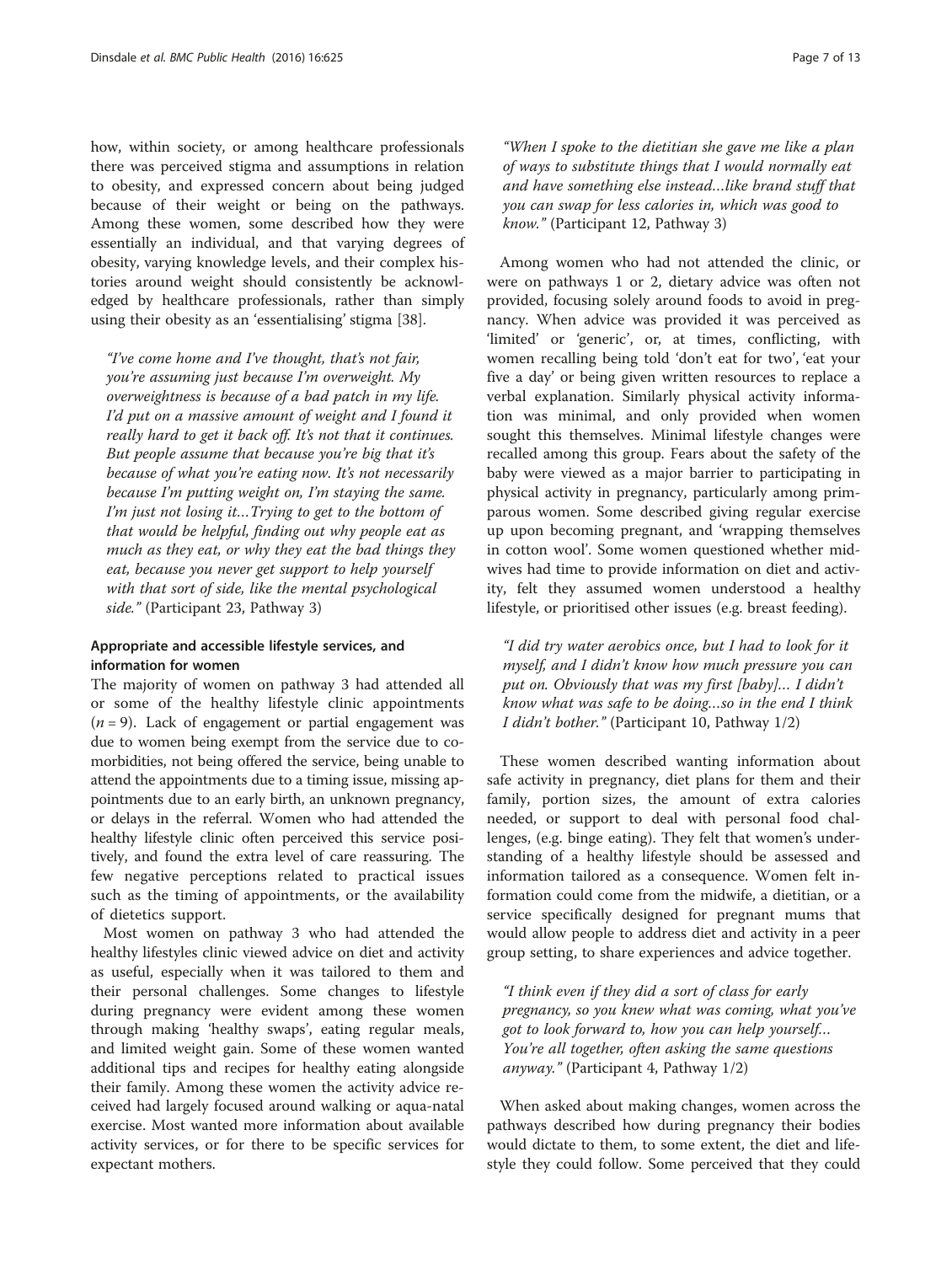eat what they wanted during pregnancy, 'enjoy being pregnant' and focus on weight loss afterwards. Conversely some women explained that during pregnancy they were more 'conscious' about eating healthier as they were nurturing a baby. Others experienced cravings for certain foods, were constantly hungry, needed to 'graze', experienced sickness, felt full during pregnancy, or experienced extreme tiredness or discomfort, preventing engaging in more activity.

"I just embraced being pregnant…I just loved it and I thought what goes on can come off again… if you want two pieces of cake, then you will have it." (Participant 9, Pathway 1/2)

The pathways also stipulate that women should be provided with healthy lifestyle advice and signposted to community weight management postnatally. The majority of women recalled little in the way of information or advice about weight management for the postnatal period. A minority felt that the information received in pregnancy would be of use to them now, or were provided with information on postnatal services and support (however these were not perceived as particularly accessible).

Women talked at length about desired postnatal advice and support recalling the difficulties of 'having a different body', experiencing weight gain and difficulties with weight loss (especially among multiparous women), struggles with being healthy whilst caring for a demanding new baby, a desire to embed a healthy lifestyle within their family, a desire to lose weight before a subsequent pregnancy, and a perception that advice provided often focused solely around the baby. Others described how risks were continuously emphasised during pregnancy but felt that support around these issues ceased when the baby was born.

"So you're on this BMI pathway, this important thing that they have to discuss with you, and then as soon as you've had the baby that's it, it's just like forgotten about, but if it was important then, it should be important now I think." (Participant 24, Pathway 3)

In the absence of information and support there were multiple accounts of women seeking information on services and support themselves, and making efforts, with varying success, to change their behaviour. Women perceived the timing of postnatal advice as a key consideration; during pregnancy or immediately after birth women said they felt vulnerable, emotional and that the baby's needs took priority. Information should therefore be provided once they returned home and had settled into some kind of routine, on discharge from the

community midwife or up to 3 months postnatally. Women described how advice could come from a health visitor, the dietitian, a specific service aimed at helping new mums, or at their GP surgery.

Women provided information on the types of services and support that they would find most useful, such as advice on 'healthy meals for busy mums', or details of community exercise classes available. Group sessions were frequently discussed positively, providing an opportunity to socialise and share tips, and do exercise in a comfortable environment. These opportunities could be tagged onto other services at children's centres, enabling women to involve their children or to exercise whilst they had childcare facilities.

"If this was a class to lose baby weight, especially for mums that have just had a baby…then you're not going to be stood next to some lanky person in Lycra who looks gorgeous… But if it was all mams wobbling together, I'd feel better about it." (Participant 3, Pathway 1/2)

Women often spoke of having busy lives, with children to prioritise, and wanted services that were local and easily accessible around existing commitments. Costs of participating in classes were viewed as a major barrier, and free taster sessions or vouchers to incentivise engagement were suggested.

### **Discussion**

This research followed on from an earlier evaluation of the same service [\[31](#page-11-0)], and adds support to a number of previous findings, with a different group of women, at a time point where the pathways had been implemented for a longer duration. However, importantly it adds a number of additional insights to this work. Perhaps most significantly this research involved women who had given birth, and therefore experienced the pathways in their entirety, also providing insight into women's experiences postnatally. Furthermore, a focus on eliciting purely qualitative accounts, with an inductive approach to analysis (as opposed to a mixed methods paper, where a deductive approach was used for analysis of qualitative data) allowed for more in-depth insight and detail regarding women's experiences of the pathways, and in relation to their own weight. In particular this study repeatedly emphasised the differences in experiences in relation to pathways 1, 2 and 3 which provided an overarching theme across the results and influenced the take home messages described below.

Through the exploration of women's views and experiences of the maternal obesity pathways both during and after pregnancy it was clear that in general women in this sample were not averse to risks being discussed or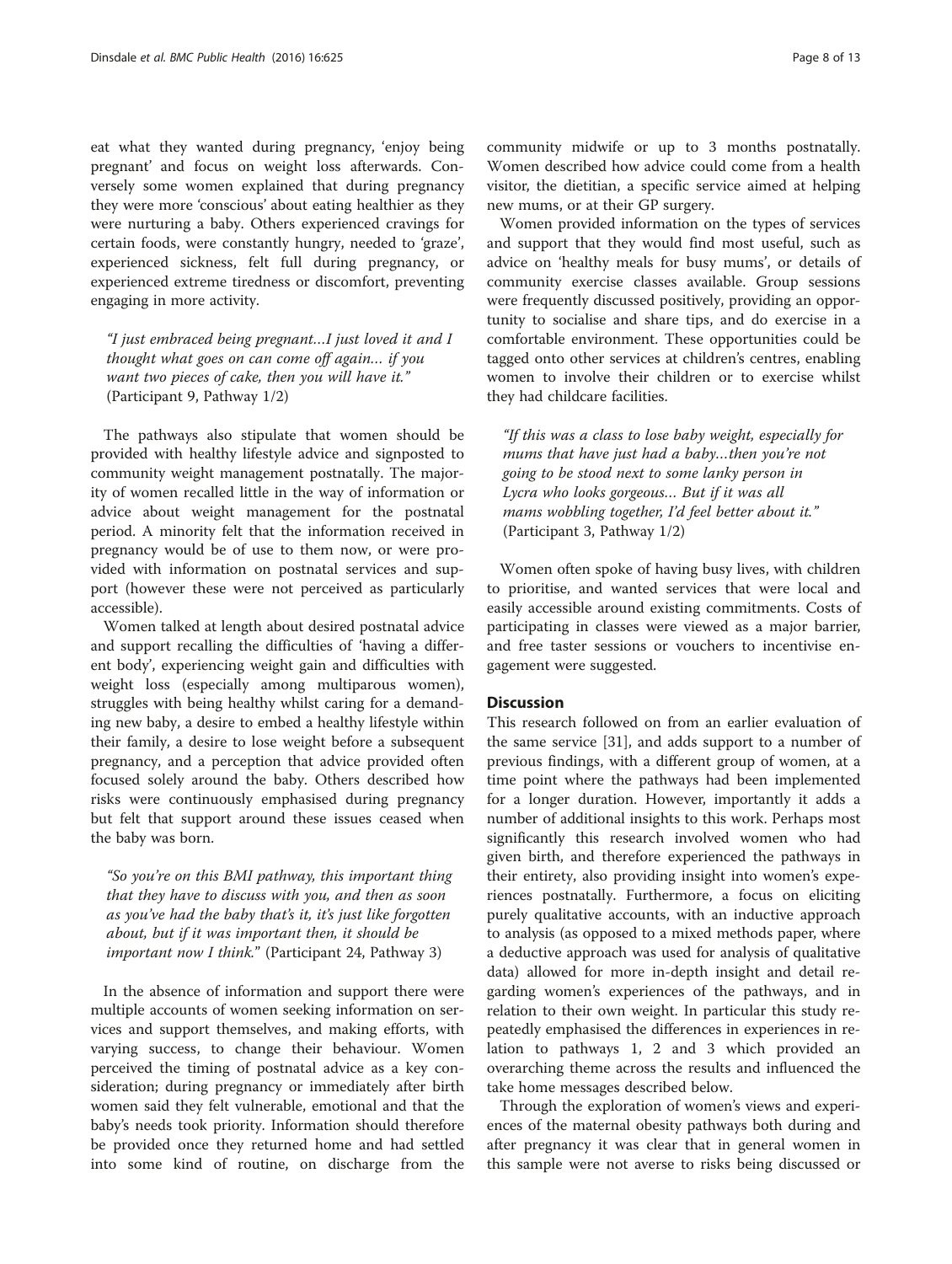weight management intervention. However, this study demonstrated the importance of effective communication and constructive advice and support.

Four key take home messages were evident and have been discussed in turn here.

- 1. There is a need for effective communication of the pathways in all the monitored BMI groups
- 2. There is a need to ensure that obese women are treated with sensitivity and respect, acknowledging that women's lives and reasons for weight gain are complex
- 3. There is a need for appropriate and accessible information and linkage with accessible services for women (antenatally and postnatally), and possible service redesign in pathways 1 and 2
- 4. There is a need to recognise that pregnancy can be a teaching and learning opportunity, but pregnancy may not be the best moment for women to be able to make changes.

Women on pathways 1 and 2 were often unaware that they were receiving any type of intervention. Women's desire for improved communication supports earlier research advocating the importance of women feeling they are not merely part of a tick box exercise [\[31\]](#page-11-0); poor communication about care can lead to feelings of anxiety and unpreparedness for complications [\[24](#page-11-0)]; and women want to be informed because they see the baby's welfare as a priority [[27](#page-11-0)], and are aware of risk discourses surrounding pregnancy [\[39](#page-11-0), [40](#page-11-0)].

Findings also demonstrated the importance of a sensitive and individualised approach. Stigma in relation to obesity in pregnancy is recognised within the literature [[23, 24, 41\]](#page-11-0). Lupton [[39](#page-11-0)] explained how 'problematic behaviours' attract moral judgement, regardless of any compelling reason for these behaviours. Women in this study wanted their own knowledge and behaviours to be recognised, and disliked being categorised as 'obese', supporting research that women were keen to be 'seen as a person behind the fat' [[23\]](#page-11-0). Anticipated stigma, or a 'one size fits all' approach could potentially prevent engagement among some women, supporting the importance of personalised information reported elsewhere [[20\]](#page-11-0). Additionally the importance of terminology was evident, with the word 'obese' commonly being seen as offensive, especially due to the negative connotations linked to obesity more generally [\[23](#page-11-0)].

Perceived midwife discomfort in talking about weight may have been a result of an expectation that midwives would raise the issue as part of routine practice without relevant support. Others have reported midwives' concerns that raising the topic of obesity might alienate women from further engagement with midwifery services, emphasising a need for midwife training to improve confidence in sensitively raising and discussing weight [\[42\]](#page-11-0).

Among women on pathways 1 and 2 lifestyle advice was described as lacking, and they were therefore too concerned about safety to make changes or maintain previous physical activity habits, reflecting findings reported elsewhere [\[16, 26](#page-11-0), [28](#page-11-0), [43\]](#page-11-0). It became somewhat evident that the intervention for women on pathways 1 and 2 was an 'add-on' to midwives' current busy workload, raising questions about its value and purpose. In order to support these women, services would need to be remodelled, undoubtedly bringing cost implications. However, there are cost implications in not delivering an effective intervention. Recognising a lack of NHS resources available to support pregnant women with weight management, recent research has considered the feasibility of group sessions for pregnant women cofacilitated by midwives and a commercial weight management organisation [[44\]](#page-11-0). A wider trial based on this approach is currently underway [\[45](#page-11-0)].

The exploration of the viewpoints of postnatal women in the UK in relation to postnatal support and advice received is a relatively new area of consideration, to which this study adds. In a meta-synthesis of obese women's maternity experiences, Smith and Lavender [[30](#page-11-0)] concluded that the postnatal phase appeared to be a time when women are ready to make lifestyle changes, but noted that wider exploration was needed to understand why, and what would help women. This current research demonstrated a strong sense of a gap in postnatal information, an overwhelming desire for more support, and increased motivation for postpartum weight loss, a finding reported elsewhere [\[29, 30, 46\]](#page-11-0).

Despite women's weight often being an enduring issue, potentially being carried into future pregnancies, women described feeling that support simply stopped when they had given birth. This provides direct research support for the claim that pregnancy is too often treated as a medicalised issue, set in a context of 'risk', with most priority focused on the fetus and producing a healthy baby rather than on the mother [\[39](#page-11-0), [40](#page-11-0), [47\]](#page-11-0). Furthermore findings support recent research with pregnant women who perceived a fragmentation between 'me' and 'my pregnancy', a distinction influenced by the biomedical discourses surrounding pregnancy with the fetus being perceived as a separate entity [[28\]](#page-11-0).

The consideration of the viewpoints of postnatal women is important in designing a postnatal intervention that meets their needs. Women are reported to face numerous barriers to adopting a healthy lifestyle after pregnancy, despite motivation [\[48](#page-11-0)–[50\]](#page-11-0), and therefore interventions should be consider timing, availability, accessibility, and women's support needs. This current study additionally highlighted the desire of post-natal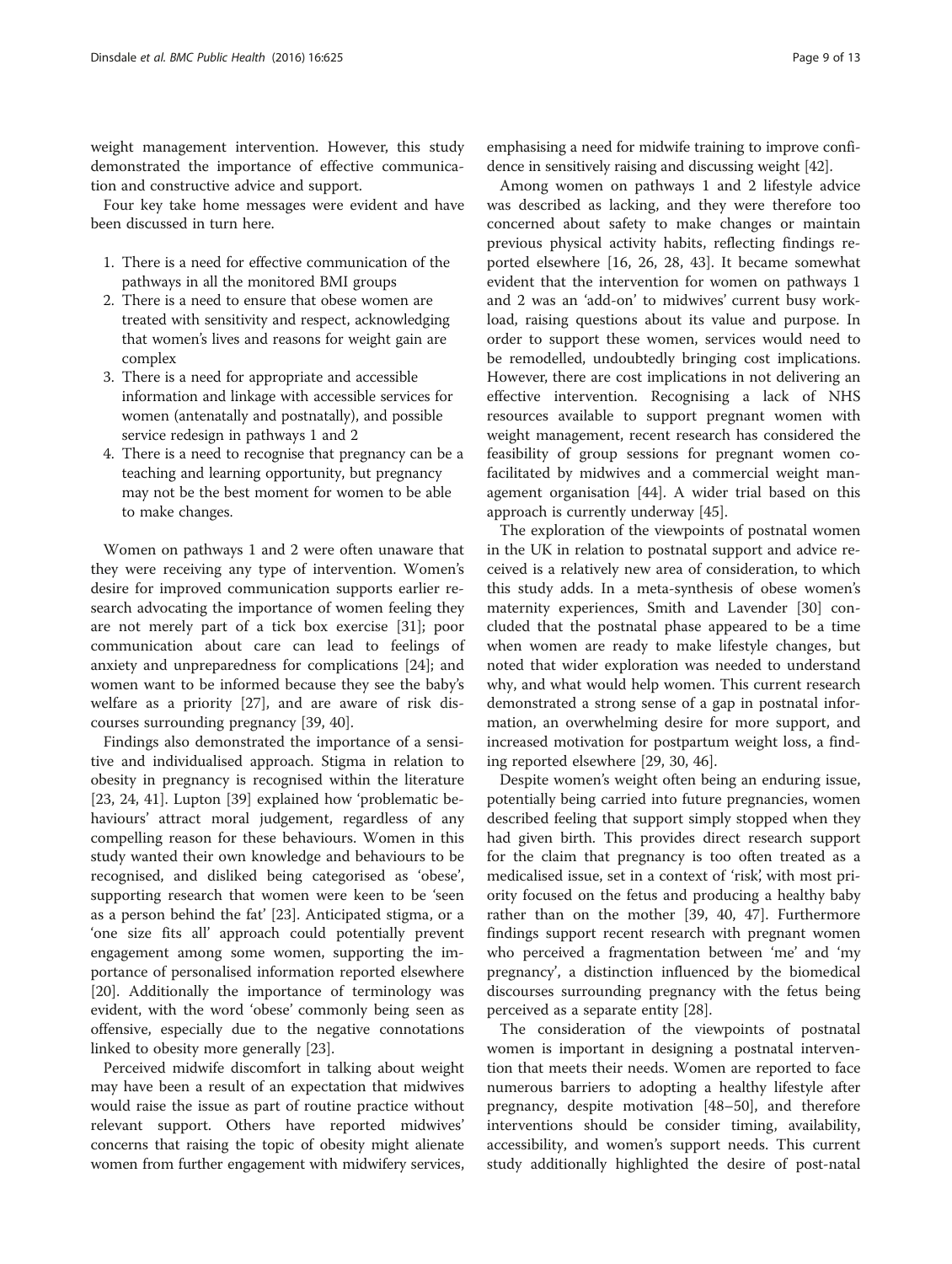women for peer group sessions both during and after pregnancy so that they felt comfortable, and were among similar others.

Evidence of women making changes to their behaviour during pregnancy due to the advice they received was limited to a few women on pathway 3. Interestingly others described changes due to simply being pregnant, or their baby being their priority, supporting other research that women give the health and safety of their unborn baby priority [\[27\]](#page-11-0), or carry out behaviours due to a perceived responsibility to provide the ideal gestational environment for the fetus [\[28](#page-11-0)]. Such findings support the thesis that, for some women at least, pregnancy acts as a 'teachable moment' [\[12](#page-11-0)] and is therefore an appropriate time to raise weight and provide intervention. This is often for pragmatic reasons - these are generally healthy women in frequent contact with service and all the many opportunities that offers for contact, persuasion and surveillance. However, there is another thread to this characterisation of the 'teachable moment' which relates to the assumption that women – at this special time in their lives, on the threshold of producing a new human being – a fresh start - will be uniquely motivated to change behaviour. Lupton [[39](#page-11-0), [40\]](#page-11-0) argues that societally women are expected to engage in monitoring and regulation of their own behaviours to reduce risk and protect this unborn child, and as a result some women do become vigilant in making changes in order to conform to what society portrays as a 'good mother' who does not 'contaminate' her baby in anyway.

However, importantly some women described how physiological changes or cravings in pregnancy dictated their behaviours or prevented behaviour changes. Campbell et al. [\[16](#page-11-0)] describe how pregnancy is viewed as a 'transient and translational time', with dietary cravings, nausea and discomfort shaping behaviour. Padmanabhan et al. [[28\]](#page-11-0) highlight that pregnancy can be a time of conflict between carrying out healthy behaviours for the benefit of the baby, whilst also seeing pregnancy as a time to relax previously adhered to rigid rules, or experiencing challenges in adopting healthy behaviours due to cravings, tiredness, concerns about the risks of activity, or busy lifestyles. Furthermore, a recent meta-synthesis [[51\]](#page-12-0) highlights that for some women pregnancy is perceived as a period where they have a lack of control over their body, and they may strive to regain this control postnatally. Indeed some women within this research described how interventions in the postnatal phase would be more valuable as they had other priorities and concerns during pregnancy. Other research has suggested this, when exploring the views of obese pregnant women or obese women trying to conceive [\[25](#page-11-0)] This supports the findings of other research [[29](#page-11-0), [30](#page-11-0)] showing that postnatal women are keen to make changes to their lifestyle.

Returning to the notion of pregnancy as 'a teachable moment' [[12\]](#page-11-0) this raises the important issue of whether this concept should be more critically considered. Olander et al. [[50\]](#page-11-0), for instance, helpfully describe how considering the perinatal period through a 'Capability-Opportunity-Motivation Behaviour'(COM-B) framework, rather than treating it as a blanket opportunity, suggests that there are various potential opportune intervention periods, and that the potential for behaviour change fluctuates throughout this pregnancy and postpartum period. The COM-B framework, developed via synthesis of 19 existing frameworks of behaviour change, proposes that behaviour change depends on these three necessary determinants [[50](#page-11-0), [52\]](#page-12-0).

This current paper supports a critical stance in relation to the concept of a teachable moment, indicating that the postpartum period might be an equally or more effective 'teachable moment' for some women, and posing the question as to whether the 'teachable moment' should be viewed as being longer in duration. This argument has been alluded to in a recent article aimed at guiding clinical practice [\[53\]](#page-12-0). Rather than seeing pregnancy as a short window of opportunity, intervention between pregnancies would recognise the potential for reducing post-pregnancy weight retention [\[11](#page-11-0), [12](#page-11-0)]. Women in this study described being motivated to change due to troublesome experiences during this pregnancy, and in order to have a more positive experience in future pregnancies. In this sense these individuals may be a more captive audience for successful intervention. Such an approach would also reflect a recommended shift towards more comprehensive, women-centred interventions [[47](#page-11-0)], by acknowledging women's own need for support, rather than merely losing track of them after the baby is born.

Recommendations from this evaluation supported the need for improved antenatal lifestyle advice for women on the lower pathways, more direct information about postnatal support, and the need for training for midwives to support implementation of the pathways. Training for community midwives has since been provided, alongside revised pathways for ease of use. Additional tailored advice surrounding diet and weight gain is also being provided to women. Postnatally further links have been established with existing exercise services.

## Limitations

Since women were no longer engaging with the maternity services postal recruitment was chosen as the most appropriate way to contact them; however recruitment was slow. This may have been influenced by the opt-in nature of recruitment, alongside the sensitivities surrounding obesity, and women being busy with a new baby to care for.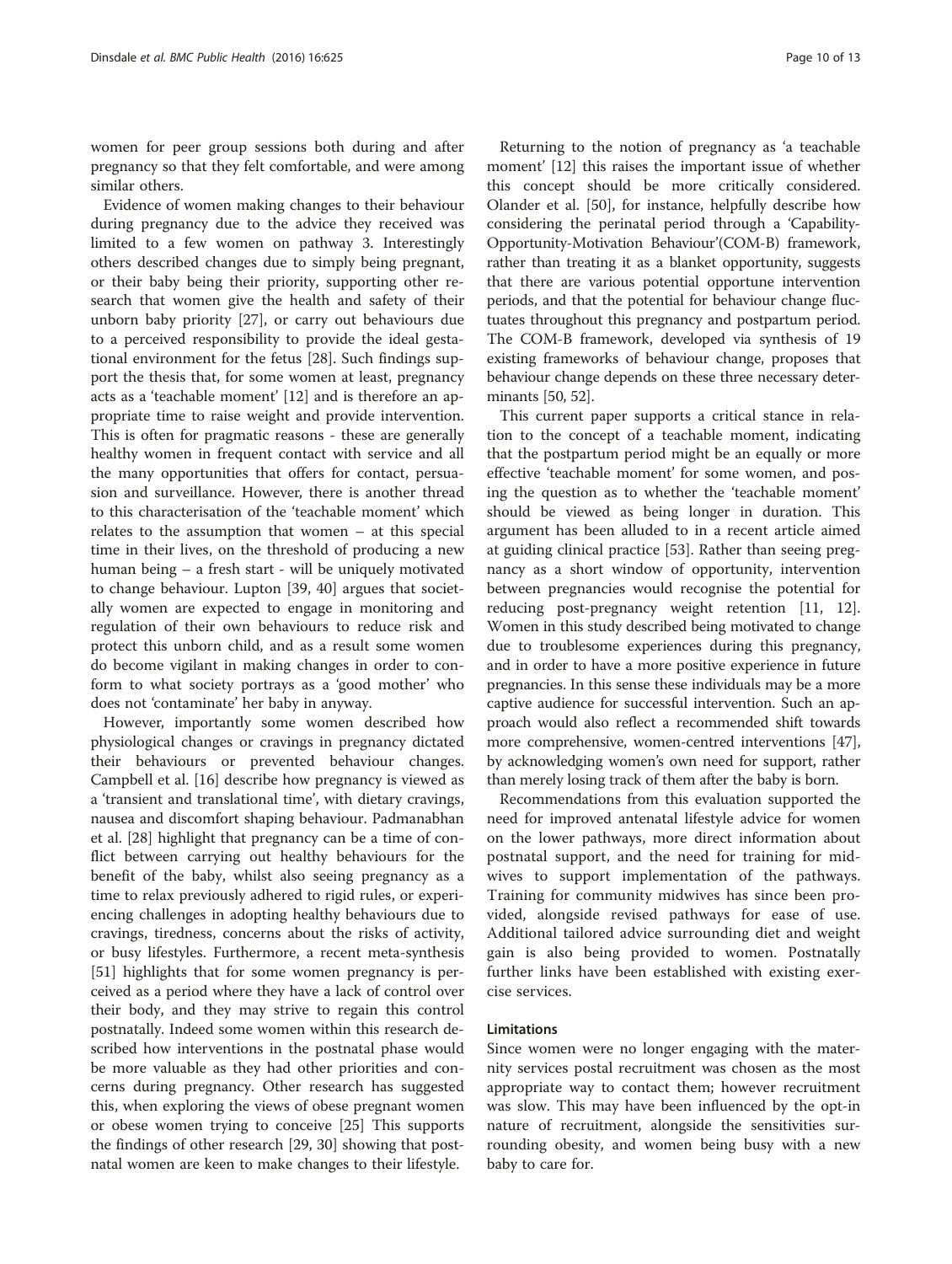<span id="page-10-0"></span>A self-selecting sample could have resulted in biased recruitment of women who had extreme perspectives on their care. However, among participants this was very rarely the case. All but one woman interviewed were of white ethnicity, and it would be of value to hear the viewpoints of other ethnic groups. However this sample reflects the ethnic make-up of this part of NE England [[54\]](#page-12-0). Recruitment achieved an almost equal number of participants from the lower and higher pathways, and representation across different demographic factors; age, parity, and Socio Economic Status (SES). Findings from this sample of women were therefore perceived to be generalisable due to the qualitative nature of the study, whereby generalisability refers to the extent to which theory developed within one study may be exported to provide explanatory theory for experiences of other individuals in comparable situations [\[55](#page-12-0)]. In 6 interviews a family member, friend or partner was also present, due to the participant opting for this to be the case. Although this could influence the interview dynamic, in the majority of cases this actually facilitated participant comfort, and did not appear to hinder discussion.

### Conclusions

Findings from this research indicated that overweight and obese women are not averse to risk management and weight management interventions during pregnancy; however their feedback provides important insight into how weight management interventions during and after pregnancy can be more successful. Comparing the experiences of women across the different pathways indicates that interventions should be well communicated, based on a sensitive and individualised approach, and need to incorporate appropriate and accessible information and support both during and after pregnancy. Importantly, among some women the postnatal phase may be an equal or in some cases better opportunity for intervention, suggesting that the concept of pregnancy as a unique window of opportunity as a 'teachable moment' should be carefully considered. Tailored support for women during pregnancy and postnatally would help to convince women that their own needs were being considered as well as those of the baby.

# Additional file

[Additional file 1:](dx.doi.org/10.1186/s12889-016-3289-1) Maternal obesity care pathways according to BMI (2012). (PDF 252 kb)

#### Abbreviations

BMI, Body Mass Index; CNST, Clinical Negligence Scheme for Trusts; COM-B, Capability-Opportunity-Motivation Behaviour; IMD, Indices of Multiple Deprivation; MSc, Master of Science; NE, North East; NHS, National Health Service; Q, Quintile; SES, Socio Economic Status; UK, United Kingdom

#### Acknowledgements

The authors would like to thank Dr. Susan Cleary (Midwifery, Teesside University) who provided important advice and support to the research team throughout the evaluation.

#### Funding

Funding for this research was provided by Public Health, Middlesbrough Borough Council. The representative from the funding body (LC) was part of the project steering group, is an author on this manuscript, and as such was involved in the decisions around study design and data collection, and in reviewing final themes, reports and manuscripts.

#### Availability of data and materials

Data will not be shared. The following was declared in the ethical approval application at Teesside University: Any participant information, and data collected during interviews will be kept strictly confidential. Only the research team at Teesside University will see this information. Within reports direct quotes from women will be used, however these will be assigned an ID number/pseudonym. Furthermore, women who participated were informed of this within their participant information sheet, and agreed to this within their written consent form.

### Authors' contributions

We can confirm all authors meet the ICMJE guidelines for authorship. All authors substantially contributed to the conception and design (SD, JS, KB, LC), and/or acquisition of data (SD), and/or analysis and interpretation of the data (SD, JS). All authors have been involved in drafting or revising the manuscript critically. All authors have given approval for this version of the manuscript to be submitted. Each author has contributed sufficiently in the work to take public responsibility for appropriate portions of the content. The authors take full accountability for all aspects of the work.

#### Competing interests

KB is employed as Midwife Consultant (Public Health) by the organisation that delivered the service being evaluated. LC is employed by the organisation that has funded this evaluation. However, the authors declare that they have no competing interests.

#### Consent for publication

Written consent was provided by all participants before taking part in an interview for the study.

### Ethics approval and consent to participate

Ethical approval was obtained from Teesside University School of Health and Social Care, Research Ethics and Governance Committee in December 2012 (reference number: 212/12), and the Trust's Research and Development committee in February 2013 (reference number: 27022013).

### Declarations

We confirm that all authors have approved the manuscript for submission. We confirm that the content of the manuscript has not been published or submitted for publication elsewhere.

#### Author details

<sup>1</sup>Health and Social Care Institute, School of Health and Social Care, Teesside University, Middlesbrough TS1 3BA, UK. <sup>2</sup>Women and Children Centre, The James Cook University Hospital, South Tees Hospitals NHS Foundation Trust, Marton Road, Middlesbrough TS4 3BW, UK. <sup>3</sup>Public Health, Middlesbrough Council, PO Box 502, Vancouver House, Gurney Street, Middlesbrough TS1 9FW, UK.

### Received: 28 January 2016 Accepted: 9 July 2016 Published online: 22 July 2016

### References

- 1. Centre for Maternal and Child Enquiries. Maternal Obesity in the UK: Findings from a National Project. London: Centre for Maternal and Child Enquiries; 2010.
- Kanagalingam MG, Forouhi NG, Greer IA, Sattar N. Changes in booking body mass index over a decade: retrospective analysis from a Glasgow Maternity Hospital. BJOG. 2005;112:1431–3.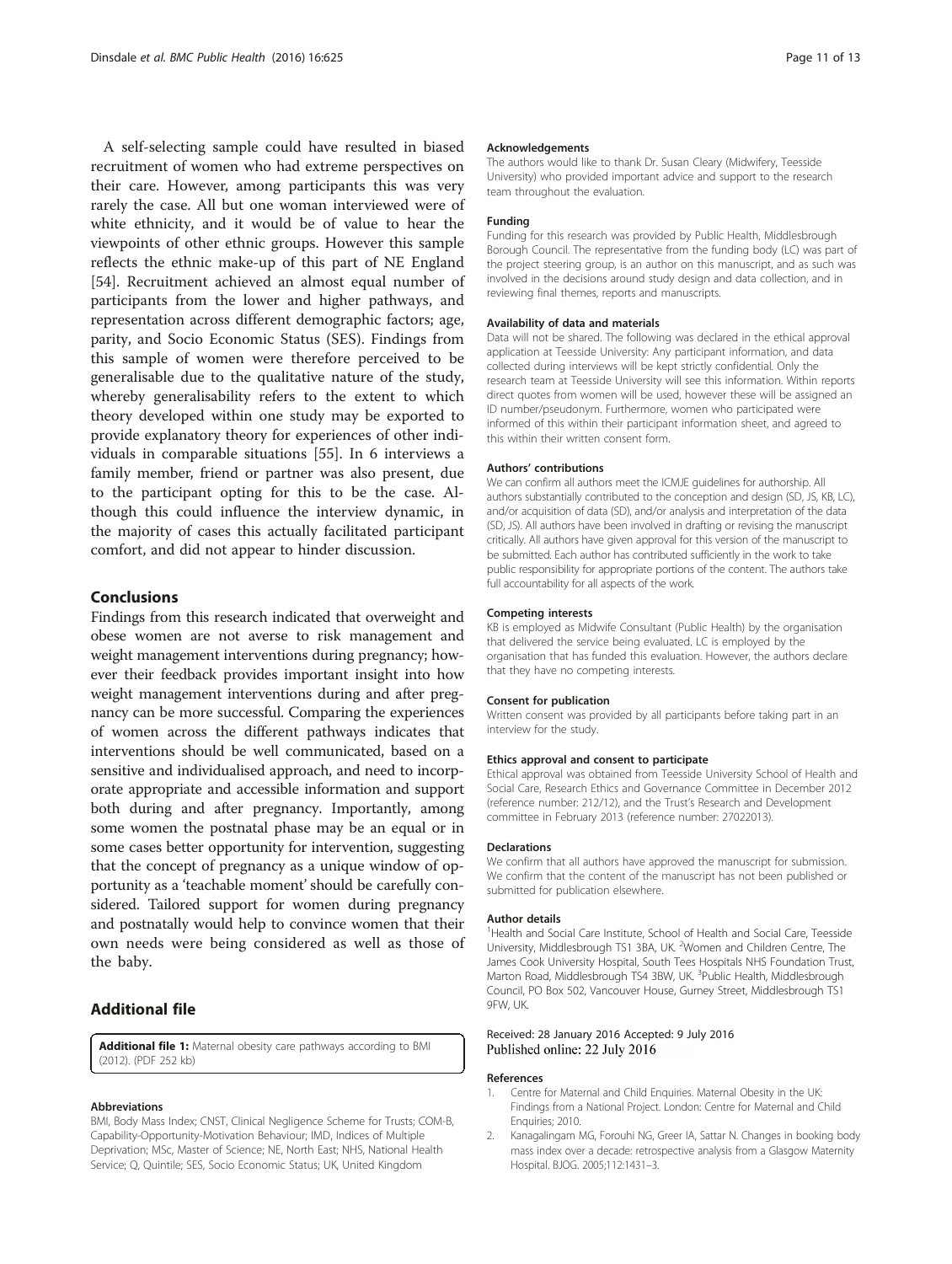- <span id="page-11-0"></span>3. Usha Kiran TS, Hemmadi S, Bethel J, Evans J. Outcome of pregnancy in a woman with an increased body mass index. BJOG. 2005;112:768–72.
- 4. Heslehurst N, Ells L, Simpson H, Batterham A, Wilkinson J, Summerbell CD. Trends in maternal obesity incidence rates, demographic predictors and health inequalities in 36 821 women over a 15-year period. BJOG. 2007;114:187–94.
- 5. Heslehurst N, Rankin J, Wilkinson JR, Summerbell CD. A nationally representative study of maternal obesity in England, UK: trends in incidence and demographic inequalities in 619 323 births, 1989–2007. Int J Obes (Lond). 2010;34:420–8.
- 6. Leddy MA, Power ML, Schulkin J. The impact of maternal obesity on maternal and fetal health. Reviews in Obstetrics and Gynecology. 2008;1(4):170–8.
- 7. Johansson S, Villamor E, Altman M, Edsted Bonamy A, Granath F. Maternal overweight and obesity in early pregnancy and risk of infant mortality: a population based cohort study in Sweden. Br Med J. 2014;349:g6572.
- 8. Marchi J, Berg M, Dencker A, Olander EK, Begley C. Risks associated with obesity in pregnancy, for the mother and baby: a systematic review of reviews. Obes Rev. 2015;16(8):621–38.
- 9. Lewis GE, editor. The Confidential Enquiry into Maternal and Child Health (CEMACH). Saving Mothers Lives: reviewing maternal deaths to make childhood safer 2003–2005. London: CEMACH; 2007.
- 10. Heslehurst N, Simpson H, Ells L, Rankin J, Wilkinson J, Lang R, Brown TJ, Summerbell CD. The impact of maternal BMI status on pregnancy outcomes with immediate short-term obstetric resource implications: a meta-analysis. Obes Rev. 2008;9(6):635–83.
- 11. Rooney BL, Schauberger CW. Excess pregnancy weight gain and long term obesity. One decade later. Obstet Gynecol. 2001;100(2):245–52.
- 12. Phelan S. Pregnancy: a "teachable moment" for weight control and obesity prevention. Am J Obstet Gynecol. 2010;202(2):e1–8.
- 13. National Institute for Health and Care Excellence. NICE Public Health Guidance, No 27: Weight management before, during and after pregnancy. London: National Institute for Health and Care Excellence; 2010.
- 14. Centre for Maternal and Child Enquiries & Royal College of Obstetricians and Gynaecologists. CMACE/RCOG joint guideline: Management of women with obesity in pregnancy. London: CMACE & RCOG; 2010.
- 15. National Health Service Litigation Authority. Clinical Negligence Scheme for Trusts, Maternity Clinical Risk Management Standards 2013/14. London: NHSLA; 2013.
- 16. Campbell F, Johnson M, Messina J, Guillaume L, Goyder E. Behavioural interventions for weight management in pregnancy: A systematic review of quantitative and qualitative data. BMC Public Health. 2011;11.
- 17. Dodd J, Grivell R, Crowther C, Robinson J. Antenatal interventions for overweight or obese pregnant women: a systematic review of randomised trials. BJOG. 2010;117:1316–26.
- 18. Oteng-Ntim E, Varma R, Crocker H, Poston L, Doyle P. Lifestyle interventions for overweight and obese pregnant women to improve pregnancy outcome: systematic review and meta-analysis. BMC Med. 2012;10.
- 19. Thangaratinam S, Rogozińska E, Jolly K, Glinkowski S, Roseboom T, Tomlinson J, Kunz R, Mol BW, Coomarasamy A, Khan KS. Effects of interventions in pregnancy on maternal weight and obstetric outcomes: meta-analysis of randomised evidence. Br Med J. 2012;344:e2088.
- 20. Baker J. Developing a care pathway for obese women in pregnancy and beyond. Br J Midwifery. 2011;19:632–43.
- 21. Claesson IM, Klein S, Sydsjö G, Josefsson A. Physical activity and psychological well-being in obese pregnant and postpartum women attending a weight-gain restriction programme. Midwifery. 2014;30(1):11–6.
- 22. Claesson IM, Sydsjo G, Brynhildsen J, Cedergren M, Jeppsson A, Nystrom F, Sydsjö A, Josefsson A. Weight gain restriction for obese pregnant women: a case–control intervention study. BJOG. 2008;115:44–50.
- 23. Nyman N, Prebensen A, Flensner G. Obese women's experiences of encounters with midwives and physicians during pregnancy and childbirth. Midwifery. 2010;26:424–9.
- 24. Furber CM, McGowan L. A qualitative study of the experiences of women who are obese and pregnant in the UK. Midwifery. 2011;27:437–44.
- 25. Khazaezadeh N, Pheasant H, Bewley S, Mohiddin A, Oteng-Ntim E. Using service-users' views to design a maternal obesity intervention. Br J Midwifery. 2011;19(1):49–56.
- 26. Johnson M, Campbell F, Messina J, Preston L, Buckley Woods H, Goyder E. Weight management during pregnancy: A systematic review of qualitative evidence. Midwifery. 2013;29:1287–96.
- 27. Heslehurst N, Russell S, Brandon H, Johnston C, Summerbell CD, Rankin J. Women's perspectives are required to inform the development of maternal obesity services: a qualitative study of obese pregnant women's experiences. Health Expect. 2015;18:969–81.
- 28. Padmanabhan U, Summerbell CD, Heslehurst N. A qualitative study exploring pregnant women's weight-related attitudes and beliefs in the UK: the BLOOM study. BMC Pregnancy and Childbirth 2015;15(99).
- 29. Lavender T, Smith DM. Seeing it through their eyes: a qualitative study of the pregnancy experiences of women with a body mass index of 30 or more. Health Expectations 2015, in press.
- 30. Smith DM, Lavender T. The pregnancy experience for women with a body mass index >30 kg/m2; a meta-synthesis. Br J Obstet Gynaecol. 2011;118:779–89.
- 31. Heslehurst N, Dinsdale S, Sedgewick G, Simpson H, Sen S, Summerbell CD, Rankin J. An Evaluation of the Implementation of Maternal Obesity Pathways of Care: A Mixed Methods Study with Data Integration. PLoS ONE. 2015; 10(5):e0127122.
- 32. Cooper S, Endacott R. Generic qualitative research: a design for qualitative research in emergency care? Emerg Med J. 2007;24:816–9.
- 33. Caelli K, Ray L, Mill J. 'Clear as mud': Toward greater clarity in generic qualitative research. International Journal of Qualitative Methods. 2003;2(2):Article 1.
- 34. Sandelowski M. Focus on research methods: Whatever happened to qualitative description? Res Nurs Health. 2000;23:334–40.
- 35. Department for Communities and Local Government. English indices of deprivation. London: DCLG; 2011.
- 36. Burnard P, Gill P, Stewart K, Treasure E, Chadwick B. Analysing and presenting qualitative data. Br Dent J. 2008;204:429–432.
- 37. Braun V, Clarke V. Using thematic analysis in psychology. Qual Res Psychol. 2006;3(2):77–101.
- 38. Howarth C. Identity in Whose Eyes? The Role of Representations in Identity Construction. Journal for the Theory of Social Behaviour. 2002;32(2):145–162.
- 39. Lupton DA. The best thing for the baby': Mothers' concepts and experiences related to promoting their infants' health and development. Health, Risk & Society. 2011;13(7–8):637–51.
- 40. Lupton DA. Precious cargo': foetal subjects, risk and reproductive citizenship. Critical Public Health. 2012;22(3):329–40.
- 41. Mulherin K, Miller YD, Barlow FK, Diedrichs P, Thompson R. Weight stigma in maternity care: women's experiences and care providers' attitudes. BMC Pregnancy and Childbirth 2013;13(19).
- 42. Heslehurst N, Russell S, McCormack S, Sedgewick G, Bell R, Rankin J. Midwives perspectives of their training and education requirements in maternal obesity: A qualitative study. Midwifery. 2012;29(7):736–44.
- 43. Weir Z, Bush J, Robson SC, McParlin C, Rankin J, Bell R. Physical activity in pregnancy: a qualitative study of the beliefs of overweight and obese pregnant women. BMC Pregnancy and Childbirth 2010; 10(18).
- 44. Jewell K, Avery A, Barber J, Simpson S. The healthy eating and lifestyle in pregnancy feasibility study. Br J Midwifery. 2014;22(10):727–36.
- 45. John E, Cassidy DM, Playle R, Jewell K, Cohen D, Duncan D, Newcombe RG, Busse M, Owen-Jones E, Williams N, et al. Healthy eating and lifestyle in pregnancy: a protocol for a cluster randomised trial to evaluate the effectiveness of a weight management intervention in pregnancy. BMC Public Health. 2014;14.
- 46. Bastain LA, Pathiraja VC, Kraused K, Namenek Brouwerd RJ, Swamy GK, Lovelady CA, Østbye T. Multiparity is associated with high motivation to change diet among overweight and obese postpartum women. Womens Health Issues. 2010;20(2):133–8.
- 47. Greaves L, Hemsing N, Poole N, Bialystok L, O'Leary R. From fetal health to women's health: expanding the gaze on intervening on smoking during pregnancy. Critical Public Health. 2012.
- 48. Carter-Edwards L, Østbye1 T, Bastian LA, Yarnall KSH, Krause KM, Simmons TI. Barriers to adopting a healthy lifestyle: insight from postpartum women. BMC Research Notes 2009;2(161).
- 49. Montgomery MS, Aniello TD, Phillips JD, Kirkpatrick T, Catledge C, Braveboy K, O'rourke C, Patel N, Prophet M, Cooper A, et al. Experiences accompanying postpartum weight loss: benefits, successes, and well-being. Health Care Women Int. 2013;34:577–91.
- 50. Olander EK, Darwin ZJ, Atkinson L, M. SD, Gardner BD. Beyond the 'teachable moment': A conceptual analyisis of women's perinatal behaviour change. Women and Birth 2015. in press.